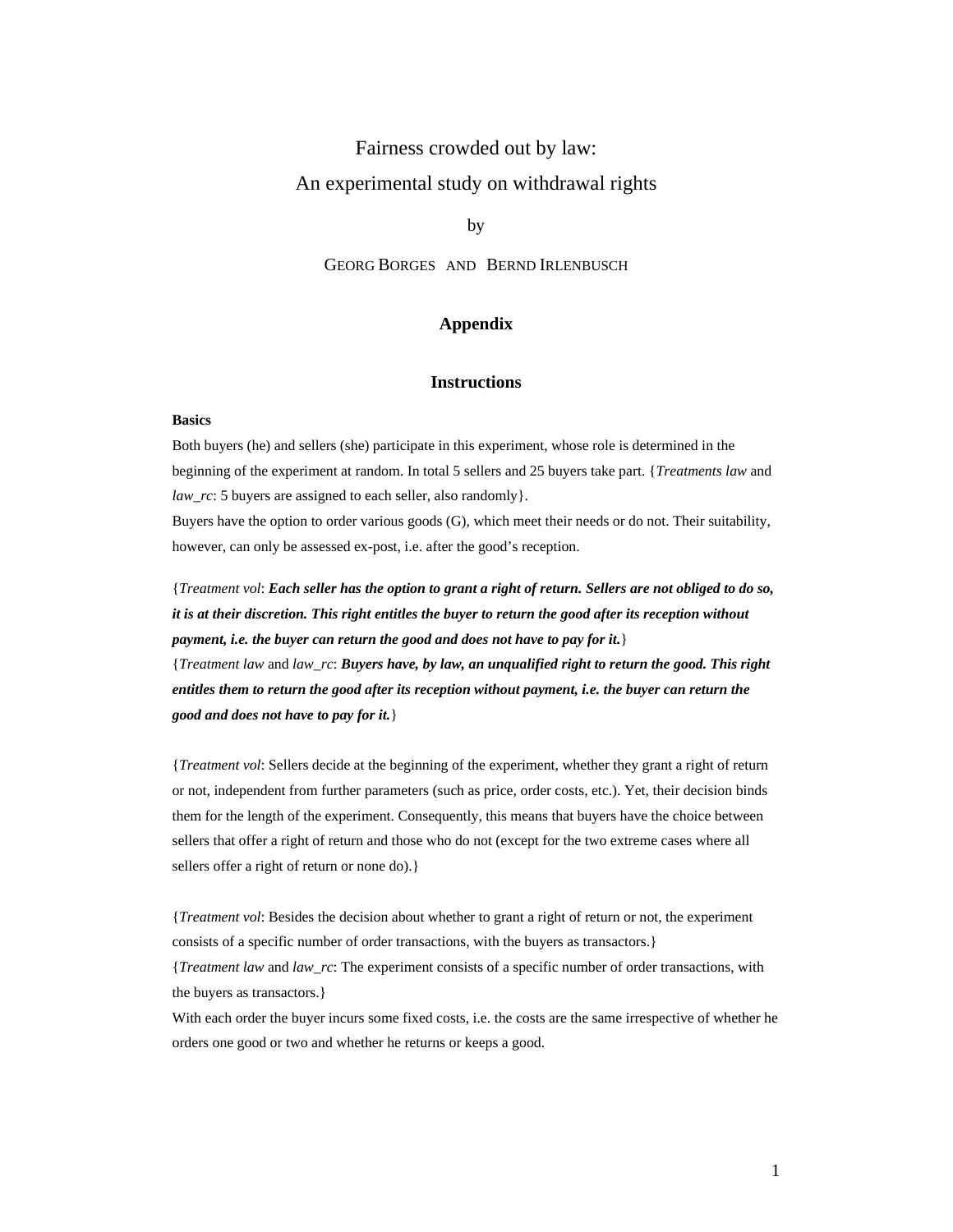#### **Buyers' decisions**

In this experiment three different kinds of order transactions exist, each leading to different results in terms of the buyers' and sellers' payoffs.

- 1) In the context of order transactions of type 1 the good is valuable to the buyer as he can temporarily use it.
	- a) {*Treatment vol*: In case the seller has granted a right of return, the buyer can choose between two options:}

{*Treatment law* and *law\_rc*: The buyer can choose between two options:}

- i. He does not order the good, i.e. he abstains from ordering.
- ii. He orders G, uses it and returns afterwards.

 Ad (i) In the first case, nothing happens, no payments are made. Thus no bookings take place in the seller's and buyer's accounts.

 Ad (ii) In the second case the buyer enjoys the benefits (payoff) of G's temporary use. Its value is credited into his accounts. Due to the return of the good, the seller incurs the return cost. Her account is debited with this negative payoff. {*Treatment law\_rc*: The buyer incurs return costs as well.}

- b) {*Treatment vol*: In case the seller did not grant a right of return, the buyer can choose between two options as well.
	- i. He does not order anything, i.e. abstains from ordering.
	- ii. He orders G, pays for G and keeps it.

 Ad (i) In the first case, nothing happens, no payments are made. Thus no bookings take place in the seller's and buyer's accounts.

 Ad (ii) In the second case the buyer realises the value of G's continuous use (keeping). Yet, for this use he has to pay the good's price to the seller. Since the value of the price is higher than the value of enjoying the benefits from keeping G, the buyer's overall payoff is negative in this case. The seller realises a positive payoff, which is the difference between the amount she receives from the buyer (the price) and G's procurement costs.}

2) In the context of order transactions of type 2 the good is valuable to the buyer as he keeps and continuously uses it (keeping). Good G is produced in two variants G1 and G2, to be sold at the same price. Nevertheless, only one of them is valuable to the buyer (with v>0), the other one is without benefit to him  $(v=0)$  . Yet, which one is valuable (suitable), can only be assessed ex-post, i.e. after the good's reception. Which G is valuable is probabilistically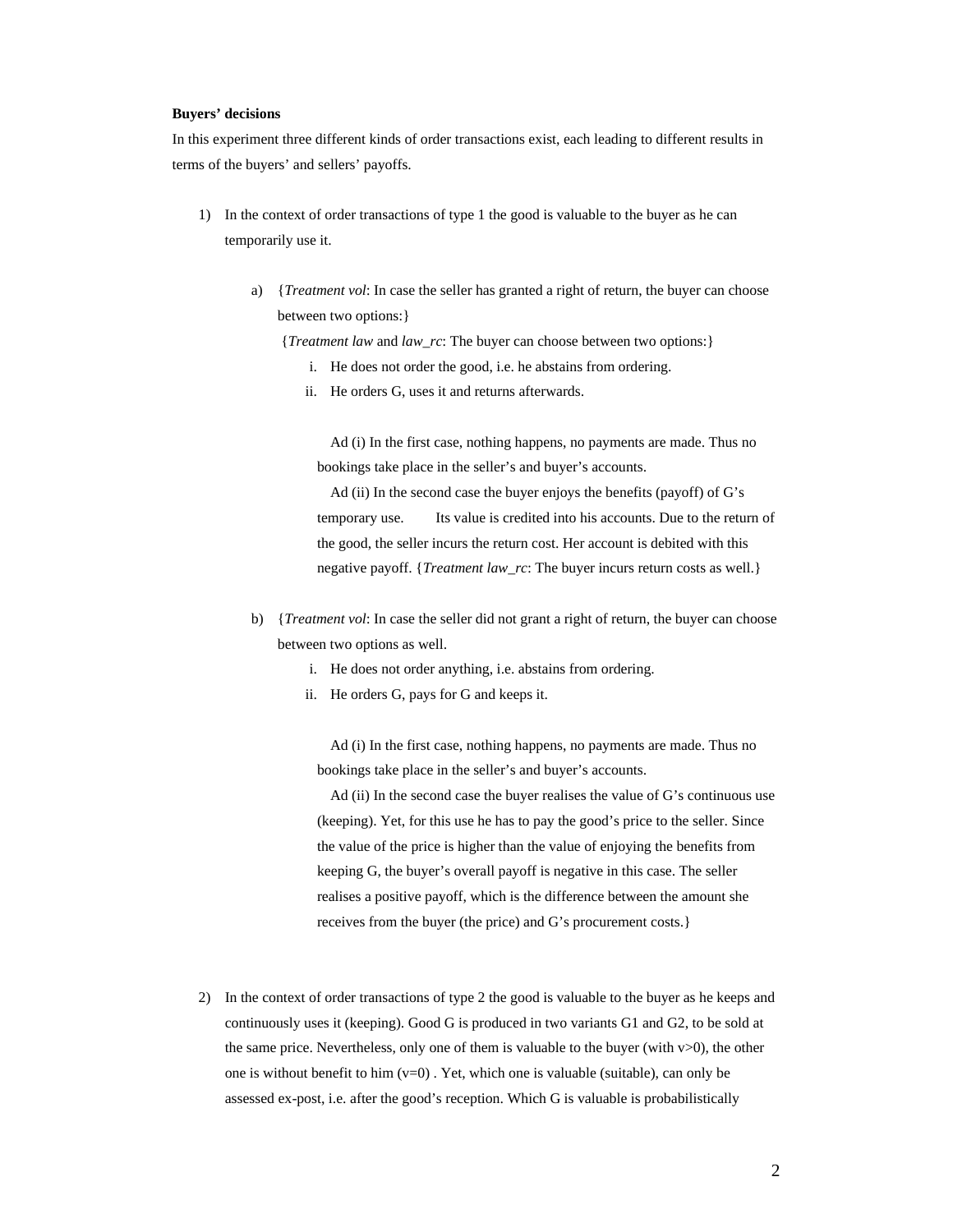determined: With a probability q (e.g. 70%) G1 is suitable and G2 is not. With the counterprobability (e.g. 30%) G2 is suitable and G1 is not. If the buyer wants to keep either one, he has to pay the price. Then, the seller realises a positive payoff, which is the difference between the amount she receives from the buyer (the price) and G's procurement costs. If the buyer returns the good, then the seller has to bear the costs of either variant's return.

a) {*Treatment vol*: In case the seller has granted a right of return, the buyer can choose between three options:}

{*Treatment law* and *law\_rc*: The buyer can choose between three options:}

- i. He does not order the good, i.e. he abstains from ordering.
- ii. He orders G1. If he realises (ex-post, i.e. after the G1's reception) that the good does not meet his needs, i.e. for him G1 has the value 0, he returns G1. Then he orders G2 and keeps it.
- iii. He orders G1 and G2. Since he realises (ex-post, i.e. after the goods' reception), which one is valuable and which is not, he keeps the variant with value  $\nu$  and returns the other variant (with  $\nu=0$ ).

 Ad (i) In the first case, nothing happens, no payments are made. Thus no bookings take place in the seller's and buyer's accounts.

 Ad (ii) In the second case the buyer receives a positive payoff. Its amount depends on the fact whether G1 is valuable (with value v) or not  $(v=0)$ , the size of v, the price, as well as the order costs.

{*Treatment law\_rc*: and the return costs.}

The seller's payoff mainly depends on the fact whether G1 is valuable or not. For, in nearly all the cases, when G1 is valueless, she realises a negative payoff.

 Ad (iii) Here, in the third case, the buyer can (potentially) realise a higher payoff than in the second case, since he can save the order costs of a second order (if G1 is valueless).

{*Treatment law\_rc*: Nonetheless, he has to bear the return costs in any case.} In comparison to the second case, the seller is at a disadvantage in this case, as necessarily (one good is returned in any case) she must bear the return costs of one good, which often results in negative payoffs for her.

- b) {*Treatment vol*: In case the seller did not grant a right of return, the buyer can choose between three options as well.
	- i. He does not order anything, i.e. abstains from ordering.
	- ii. He orders G1. If he realises (ex-post, i.e. after the G1's reception) that the good does not meet his needs, i.e. for him G1 has the value 0, he keeps G1. Then he orders G2 and keeps it.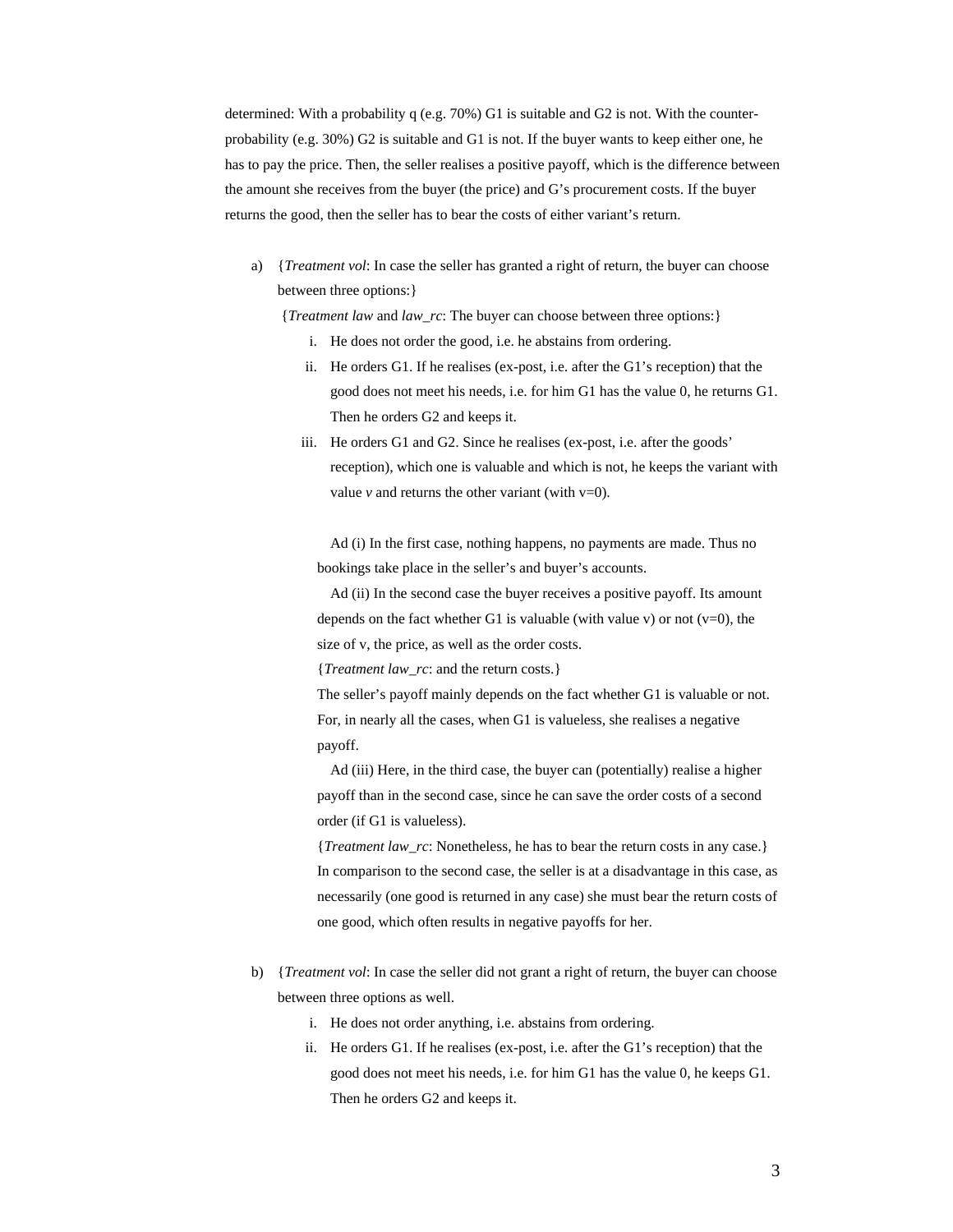#### iii. He orders G1 and G2 and keeps both.

 Ad (i) In the first case nothing happens, no payments are made. Thus no bookings take place in the seller's and buyer's accounts.

 Ad (ii) In the second case the buyer can receive a positive or negative payoff. This depends on the fact whether G1 or G2 is valuable (with value v) or not (v=0), the size of v, and the price as well as the order costs. Most often, the buyer's payoff is negative. The seller always realises a positive payoff. Ad (iii) In the third case the buyer's payoff is always negative. The seller's payoff is always positive and higher than in the second case.}

- 3) In the context of order transactions of type 3 the good is valuable to the buyer as he keeps and continuously uses it (keeping). Good G is produced in two variants G1 and G2, to be sold at the same price. Yet, this time, independently from each other , they are valuable or valueless: With a probability  $q_1$  (e.g. 80%) G1 is suitable, i.e. it yields benefits to the buyer (with v>0), otherwise it is valueless. With a probability  $q_2$  (e.g. 50%) G2 is suitable, i.e. it yields benefits to the buyer (with v>0), otherwise it is valueless. The value can only be assessed ex-post, i.e. after the good's reception. Furthermore, the same applies as in the context of order transactions of type 2.
	- a) {*Treatment vol*: In case the seller has granted a right of return, the buyer can choose between three options:}

{*Treatment law* and *law\_rc*: The buyer can choose between three options:}

- i. He does not order the good, i.e. he abstains from ordering.
- ii. He orders G1. If he realises (ex-post, i.e. after the G1's reception) that the good does not meet his needs, i.e. for him G1 has the value 0, he returns G1 and orders G2. If he realises (ex-post, i.e. after G2's reception) that even G2 does not meet his needs, i.e. for him also G2 has the value 0, he returns G2 as well.
- iii. He orders G1 and G2. Once he realises (ex-post, i.e. after the goods' reception), which values are attached to which variant, he proceeds as follows: If both variants are valueless (i.e. both have the value  $v=0$ ), he returns both. If one variant is valueless  $(v=0)$  and the other one is valuable (v) to the buyer, he returns the valueless one and keeps the one, which is valuable.

 Ad (i) In the first case, nothing happens, no payments are made. Thus no bookings take place in the seller's and buyer's accounts.

 Ad (ii) In the second case the buyer can receive a positive or a negative payoff of different size. This depends on the fact whether G1 or G2 is valuable

4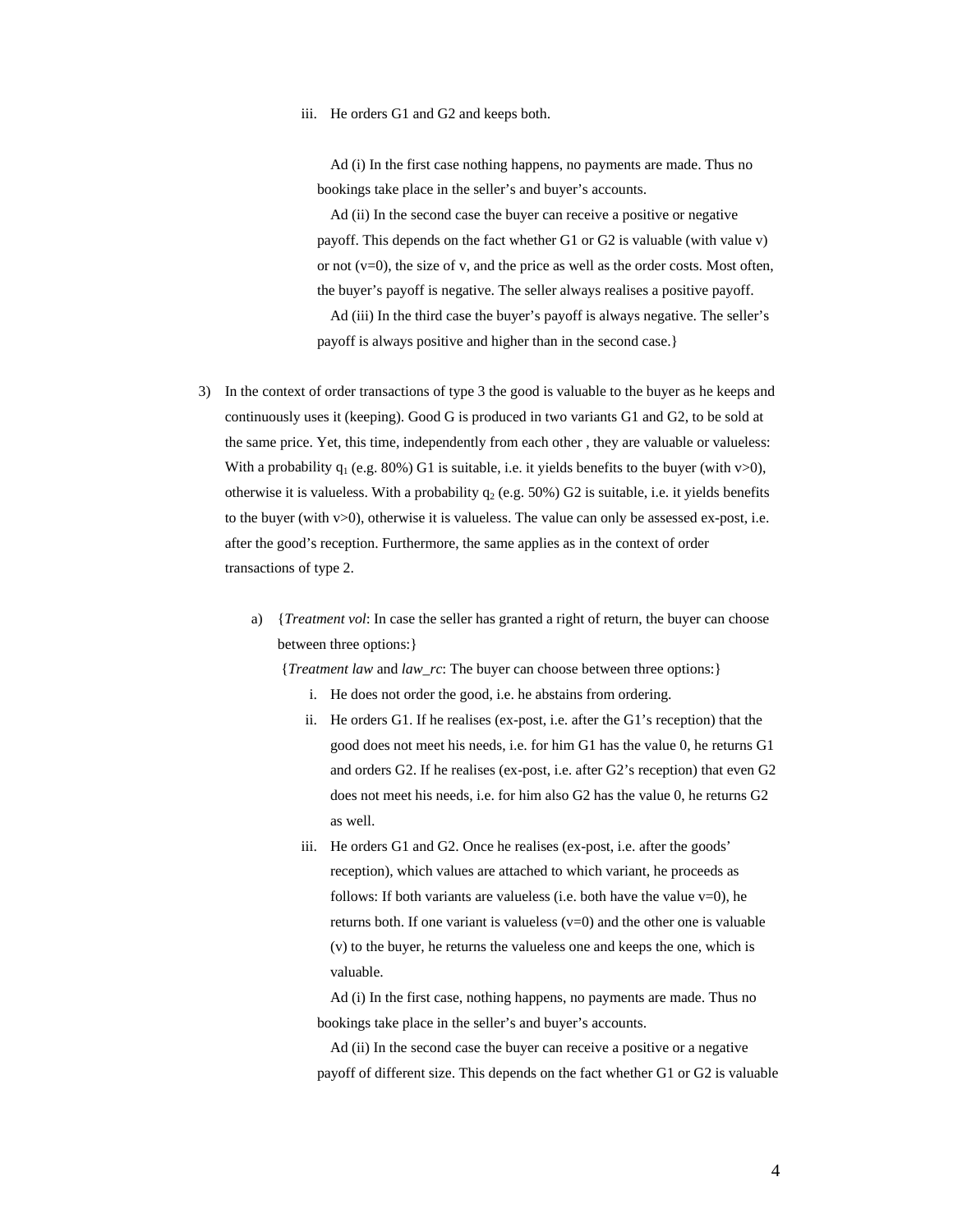(with value v) or not  $(v=0)$ , furthermore on the size of v, the price, as well as the order costs.

{*Treatment law\_rc*: and the return costs.}

The seller's payoff mainly depends on the fact whether G1 is valuable or not. For, in nearly all the cases, when G1 is valueless, she realises a negative payoff.

 Ad (iii) Here, in the third case, the buyer's payoff (if G1 is valueless, i.e. v=0) is higher than in the second case, since he can save the order costs of a second order.

{*Treatment law\_rc*: Nonetheless, he has to bear the return costs in any case.} Furthermore the same applies as in the second case.

In comparison to the second, this case is much less favourable to the seller, as necessarily (one good is returned in any case) she must bear the return costs of one good, which often results in negative payoffs for her. If both variants are returned, the negative payoff for her can be rather large.

{*Treatment law\_rc:* In this case also the buyer has to bear the each variant's return costs, i.e. the return costs for both.}

- b) {*Treatment vol*: In case the seller did not grant a right of return, the buyer can choose between three options as well.
	- i. He does not order anything, i.e. abstains from ordering.
	- ii. He orders G1. If he realises (ex-post, i.e. after the G1's reception) that the good does not meet his needs, i.e. for him G1 has the value 0, he orders G2 and keeps it.
	- iii. He orders G1 and G2 and keeps both.

 Ad (i) In the first case, nothing happens, no payments are made. Thus no bookings take place in the seller's and buyer's accounts.

 Ad (ii) In the second case the buyer can receive a positive or negative payoff. This depends on the fact whether G1 or G2 is valuable (with value v) or not (v=0), furthermore on the size of v, the price, and the order costs. Most often, the buyer's payoff is negative. The seller always realises a positive payoff.

 Ad (iii) In the third case, the buyer's payoff is always negative. The seller's payoff is always positive and higher than in the second case since the buyer pays the price for both variants G1 and G2.}

#### **Overall payoffs**

Regarding the overall payoffs for both sellers and buyers, the following holds: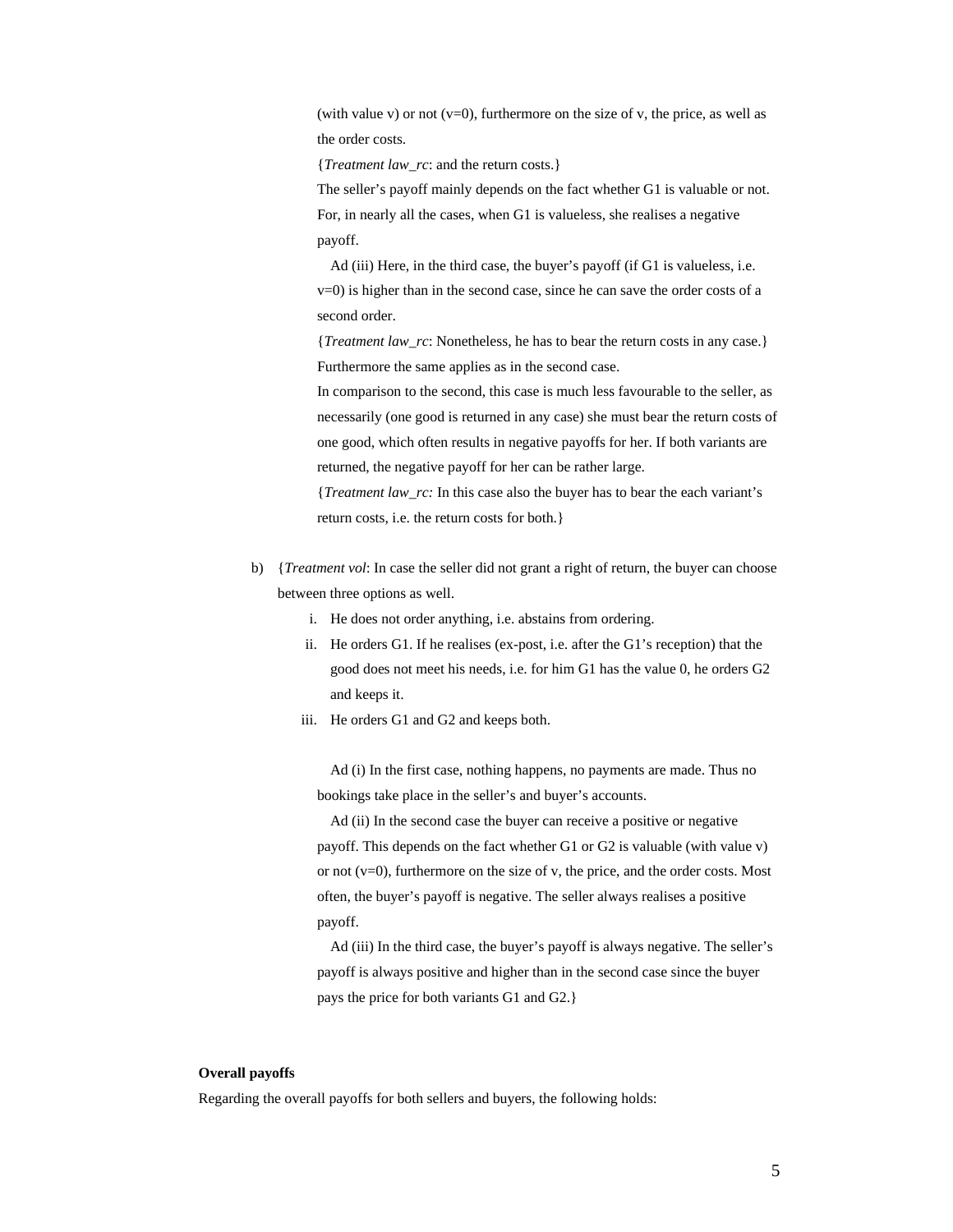## {*Treatment vol*: *The buyer's overall payoff depends first most on whether the seller granted a right of return or not.*}

If the seller granted a right of return, then, in the context of order transactions of type 1, the buyer can maximise his overall payoff by choosing the ii. option (ordering G, using and then returning it). In the context of order transaction of the types 2 and 3, he can maximise his payoffs by choosing the iii. option (ordering both variants at the same time). In this way he can save order costs.

{*Treatment law\_rc:* but he has to bear the return costs.} The difference between options ii. and iii. depends on the size of the order costs {*Treatment law\_rc:* and the return costs} as well as on the probability q and  $q_1$  respectively, i.e. on the probability whether the first variant is

The seller's overall payoff depends on

valuable or not.

{*Treatment vol*: the fact whether she grants a right of return or not and} how buyers decide on average.

Regarding the effects of the buyers' behaviour on the sellers' payoffs, the following holds:

## *The more often buyers exercise their right of return, the lower is the sellers' overall payoff. Hereby it is most importance whether buyers exercise their right of return even in those cases where the implications of the right's exertion are particularly disadvantageous to the sellers.*

{*Treatment vol*: If the seller does not grant a right of return, then his overall payoff mainly depends on how this affects the buyers' tendency to order, i.e. how much they order even if they cannot return the good. The buyers' overall payoff mainly depends on how much they order and to what extent the risk to receive a valueless good (v=0) materialises.}

At the beginning of the experiment an endowment in "Taler" is booked into each of the participants' accounts. "Taler" earned/ lost in the course of the experiment are concurrently credited to/ debited from the participants' respective accounts. At the end of the experiment, the amount of "Taler" in each of the participants' accounts will be exchanged at a rate of  $\epsilon$ 0.06 per 1 "Taler". The experiment concludes by paying out that amount in  $\epsilon$  to each of the participants individually and anonymously.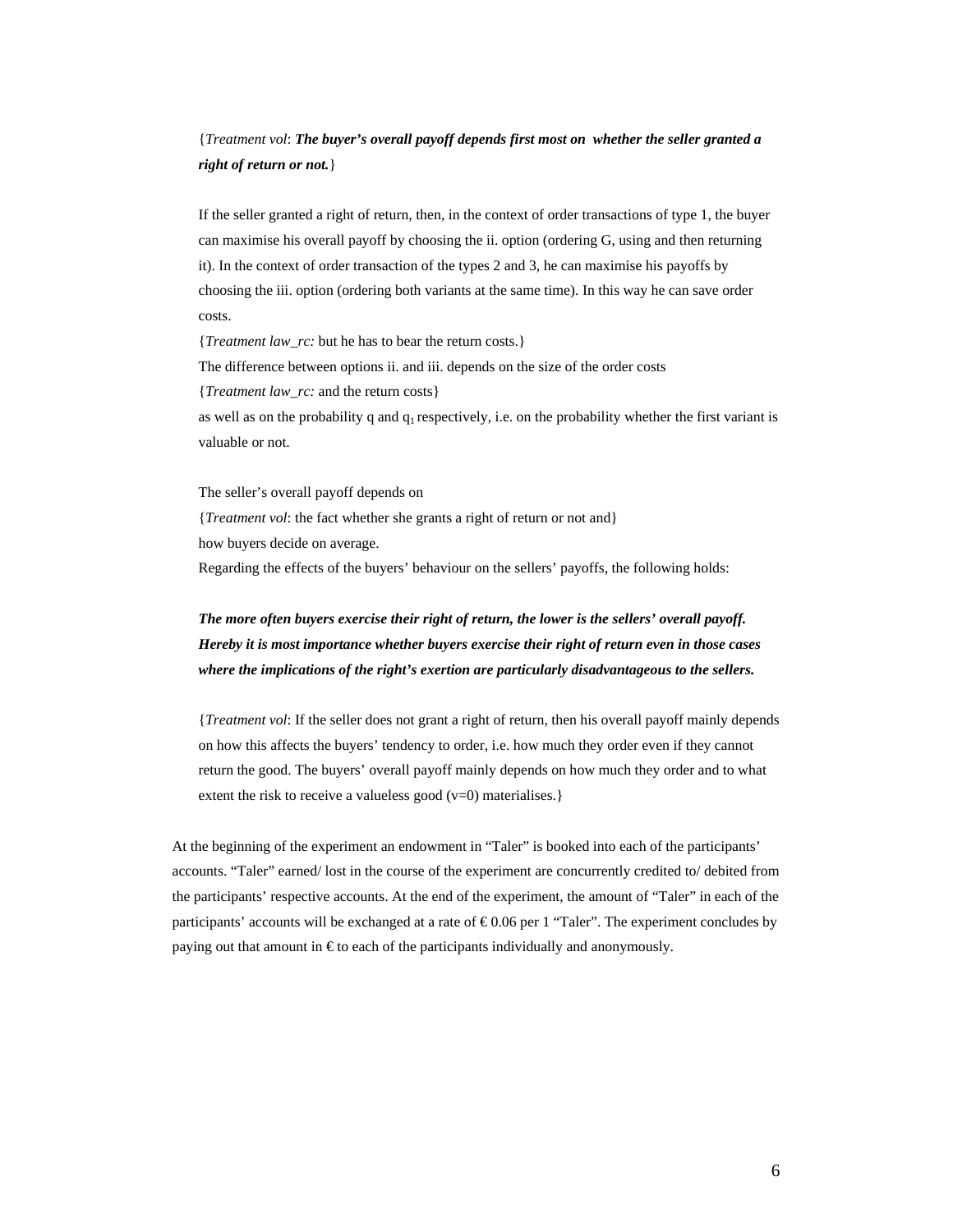## **Excerpt from the German Civil Code (Bürgerliches Gesetzbuch, BGB)**

## **§ 312b Distance contracts**

(1) Distance contracts are contracts for the delivery of goods or the supply of services which are concluded between a businessperson and a consumer exclusively by means of distance communication, unless the conclusion of the contract takes place otherwise than in the framework of a an organized distance sales or service-provision scheme.

(2) Means of distance communication are means of communication which can be used with a view to or in order to conclude a contract between a consumer and a businessperson without the simultaneous physical presence of the contracting parties, in particular, letters, catalogues, telephone calls, telefax, emails, and radio, television and media services.

(3) The provisions on distance contracts do not apply to contracts

1. concerning distance learning (§ 1 of the Distance Learning Protection Act

2. concerning time-sharing of residential premises (§ 481),

3. concerning financial services, in particular bank transactions, finance and investment services and insurances and their arrangement, except contracts for the arrangement of loans,

4. concerning the transfer of immovable property or other immovable property rights, the creation, transfer and annulment of real rights in land or other immovable property rights, and the construction of buildings,

5. concerning the delivery of foodstuffs, beverages or other goods intended for everyday consumption supplied to the home of the consumer, to his residence or to his workplace by regular roundsmen,

6. concerning the provision of accommodation, transport, catering or leisure services, where the businessperson undertakes, when the contract is concluded, to provide these services on a specific date or within a precisely specified period, or

7. which are concluded

a) by means of automatic vending machines or automated commercial premises, or

b) with telecommunications operators through the use of public payphones in so far as they concern the use of those payphones.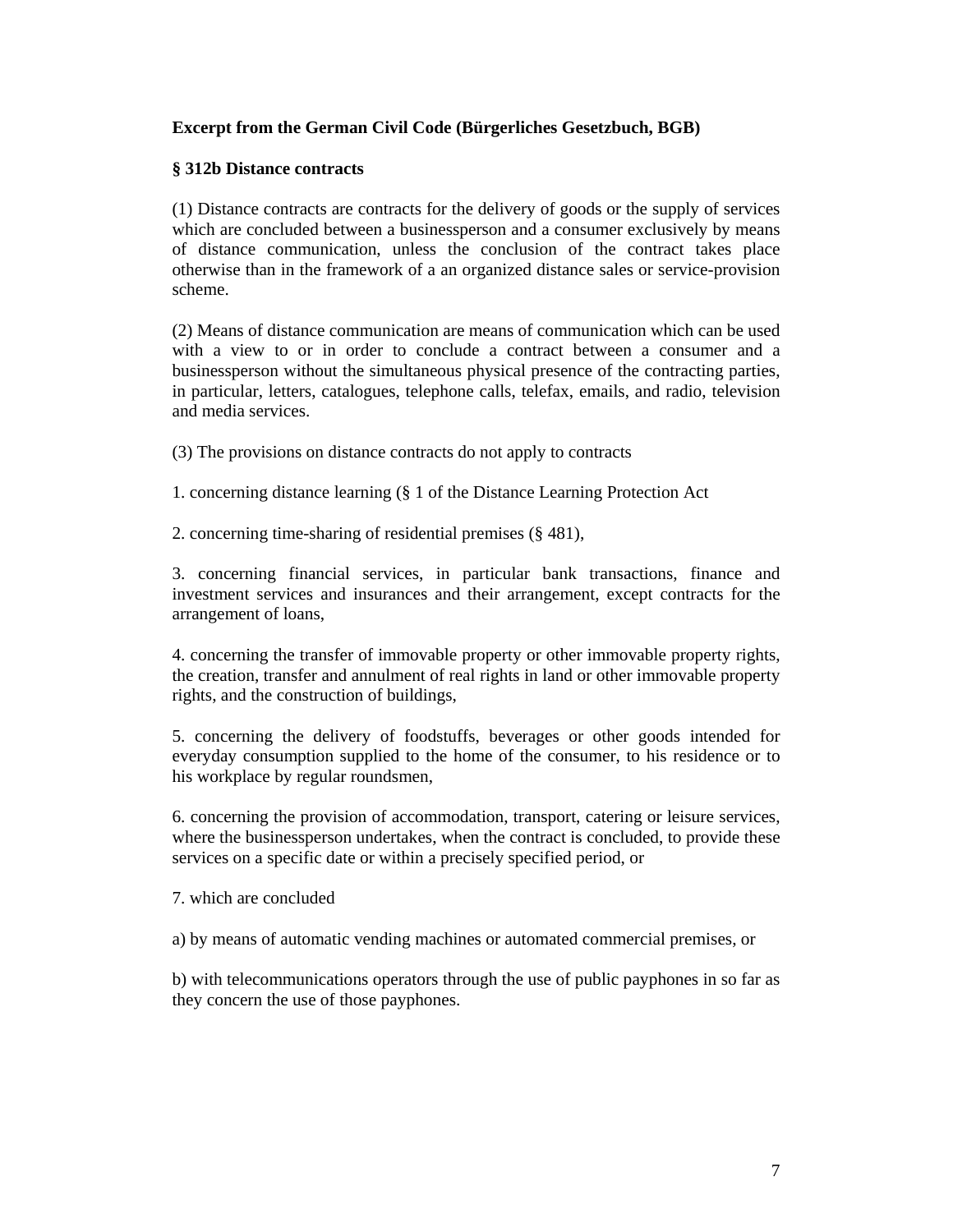## **§ 312c Information to be given to consumers in the case of distance contracts**

(1) In good time prior to the conclusion of any distance contract, the consumer must be provided with the following information in a clear and comprehensible manner in any way appropriate to the means of distance communication used, of

1. the details of the contract specified by the Regulation under Article 240 of the Introductory Act to the Civil Code and

2. the commercial purpose of the contract.

In the case of telephone communications, the identity of the businessperson and the commercial purpose of the call must be made explicitly clear at the beginning of any conversation with the consumer.

(2) The businessperson must inform the consumer in textual form of the information specified in the Regulation under Article 240 of the Introductory Act to the Civil Code to the extent specified therein and in the manner laid down therein, in good time, at the latest by the completion of performance of the contract or, where goods are concerned, at the latest at the time of delivery to the consumer.

(3) Subsection (2) above does not apply to services which are performed through the use of a means of distance communication, where they are supplied in one go and are invoiced by the operator of the means of distance communication. Nevertheless, the consumer must in all cases be able to obtain the geographical address of the place of business of the businessperson to which he may address any complaints.

(4) More extensive restrictions of the use of means of telecommunication and more extensive duties to provide information on the basis of other provisions are unaffected.

#### **§ 312d Right of revocation and return in distance contracts**

(1) In the case of a distance contract the consumer has a right of revocation under § 355. In the case of contracts for the delivery of goods, the consumer may be granted a right of return under § 356 instead of the right of revocation.

(2) In derogation from § 355 (2), sentence 1, the revocation period does not commence before the duties to provide information in accordance with § 312c (1) and (2) have been fulfilled; in the case of the delivery of goods not before the day on which they reach the recipient; in the case of a recurring deliveries of goods of the same kind, not before the day on which the first instalment reaches the recipient; and in the case of services, not before the day on which the contract is concluded. § 355 (2), sentence 2, does not apply.

(3) In the case of a service, the right of revocation also expires if the businessperson has begun to provide the service with the express consent of the consumer before the end of the revocation period or if the consumer himself has occasioned this.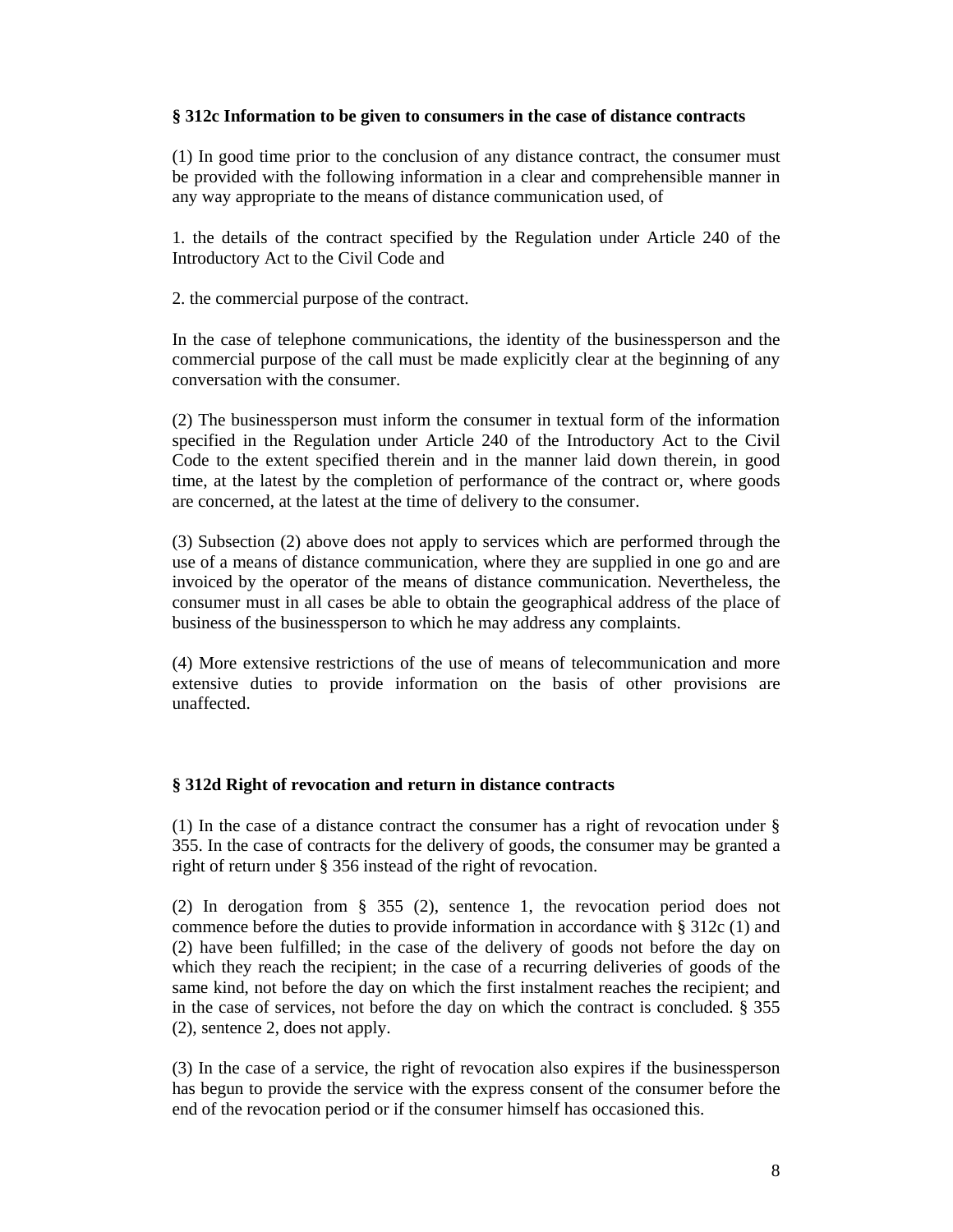(4) Save where otherwise provided, there is no right of revocation in the case of distance contracts

1. for the delivery of goods made to the consumer's specifications or clearly personalized or which, by reason of their nature, cannot be returned or are liable to deteriorate or expire rapidly or where the recommended period for their consumption would be exceeded,

2. for the delivery of audio or video recordings or of software which were unsealed by the consumer,

3. for the delivery of newspapers, periodicals and magazines,

4. for gaming and lottery services, or

5. concluded by way of auction (§ 156).

## **Right of revocation and of return in consumer contracts**

## **§ 355 Right of revocation in consumer contracts**

(1) If a consumer is granted a statutory right of revocation under this provision, he is no longer bound by his declaration of intention to conclude the contract if he has revoked it in good time. The revocation does not have to state any grounds and must be declared to the businessperson in textual form or by return of the thing within two weeks; punctual dispatch suffices to comply with the time limit.

(2) The period begins when the consumer has been informed in textual form by a clearly formulated notice of his right of revocation which makes clear to him the nature of his rights in accordance with the requirements of the means of communication used, which also states the name and address of the person to whom revocation is to be declared and refers to the beginning of the period and the rules in subsection (1), sentence 2 above. Except in the case of contracts authenticated by a notary, it is to be signed separately by the consumer or provided by him with a qualified electronic signature. If the contract is to be made in writing, the period does not begin until the consumer has also been provided with a contract document, his written application or a copy of the contract document or of the application. If the beginning of the period is disputed, the businessperson bears the burden of proof.

(3) The right of revocation ceases to exist at the latest six months after the conclusion of the contract. In the case of the delivery of goods the period does not begin before the day on which they reach the consignee.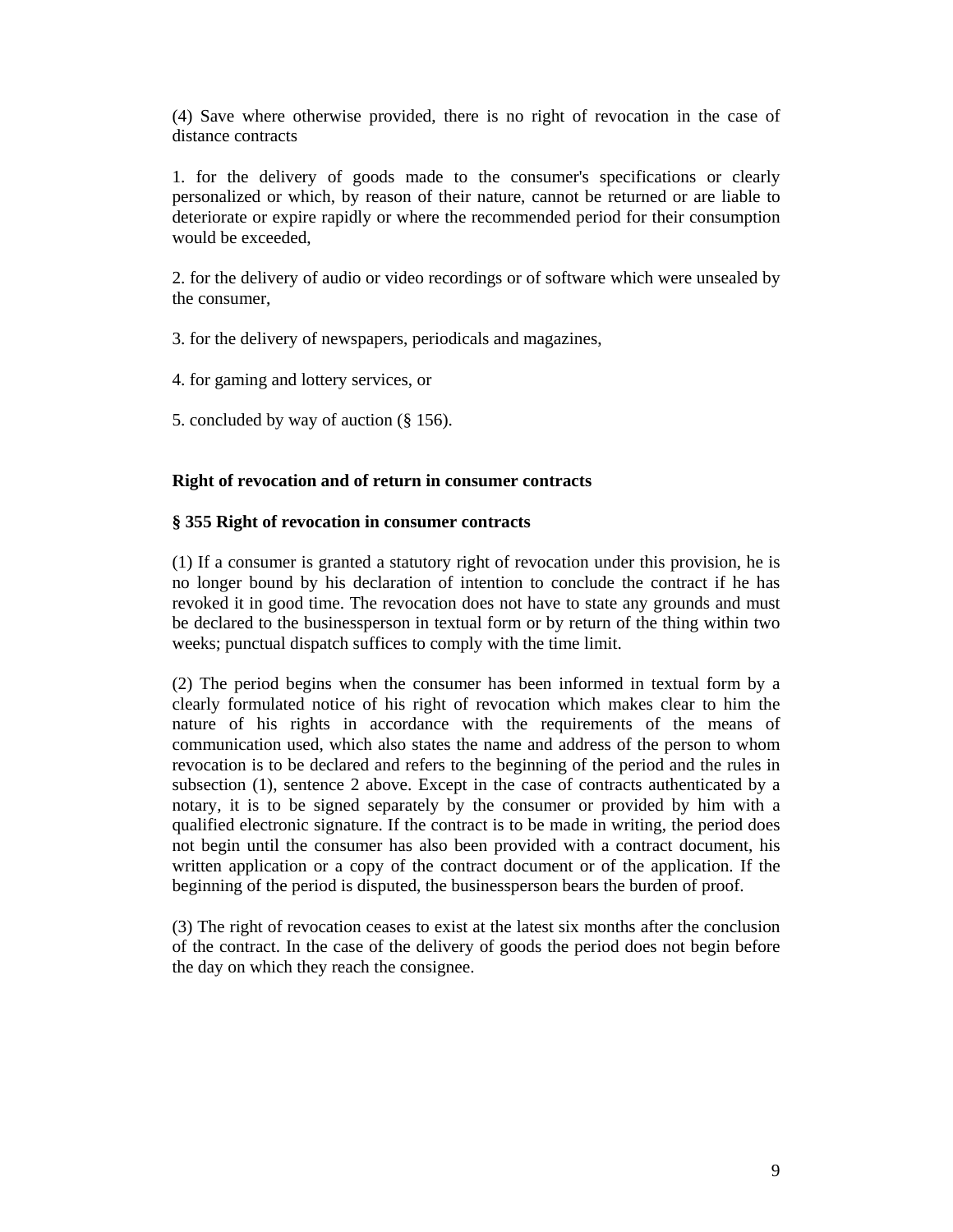## **§ 356 Right of return in consumer contracts**

(1) To the extent expressly allowed by statute, the right of revocation may, where the contract is concluded on the basis of a catalogue, be replaced in the contract by an unrestricted right of return. It is a precondition that

1. the catalogue contains a clearly presented notice concerning the right of return,

2. the consumer could peruse the contract in detail in the absence of the businessperson, and

3. the right of return is granted to the consumer in textual form.

(2) The right of return may be exercised within the revocation period, which does not, however, begin before receipt of the thing, and only by return of the thing or, if it cannot be dispatched as a parcel, be exercised by a demand for collection. § 355 (1), sentence 2 applies mutatis mutandis.

## **§ 357 Legal consequences of revocation and return**

(1) Save where otherwise provided, the provisions on statutory termination apply mutatis mutandis to the right of revocation and return. The period laid down in § 286 (3) begins upon the consumer's declaration of revocation or return.

(2) In the event that he exercises the right of revocation the consumer is bound to return the thing if it can be sent as a parcel. The cost and risk of return is borne by the businessperson in the event of revocation and return. If a right of revocation exists, the normal costs of return may be imposed by contract on the consumer where the value of his order does not exceed Euro 40, unless the goods delivered do not correspond to the goods ordered.

(3) In derogation from § 346 (2), sentence 1, No. 3, the consumer must pay compensation for value in respect of a deterioration in the goods as a result of their proper use, if his attention has previously been drawn in textual form to this legal consequence and to a means of avoiding it. This does not apply if the deterioration is due exclusively to inspection of the thing. § 346 (3), sentence 1, No. 3 does not apply if the consumer has been properly informed of his right of revocation or he has become aware of it in another way.

(4) More extensive claims do not exist.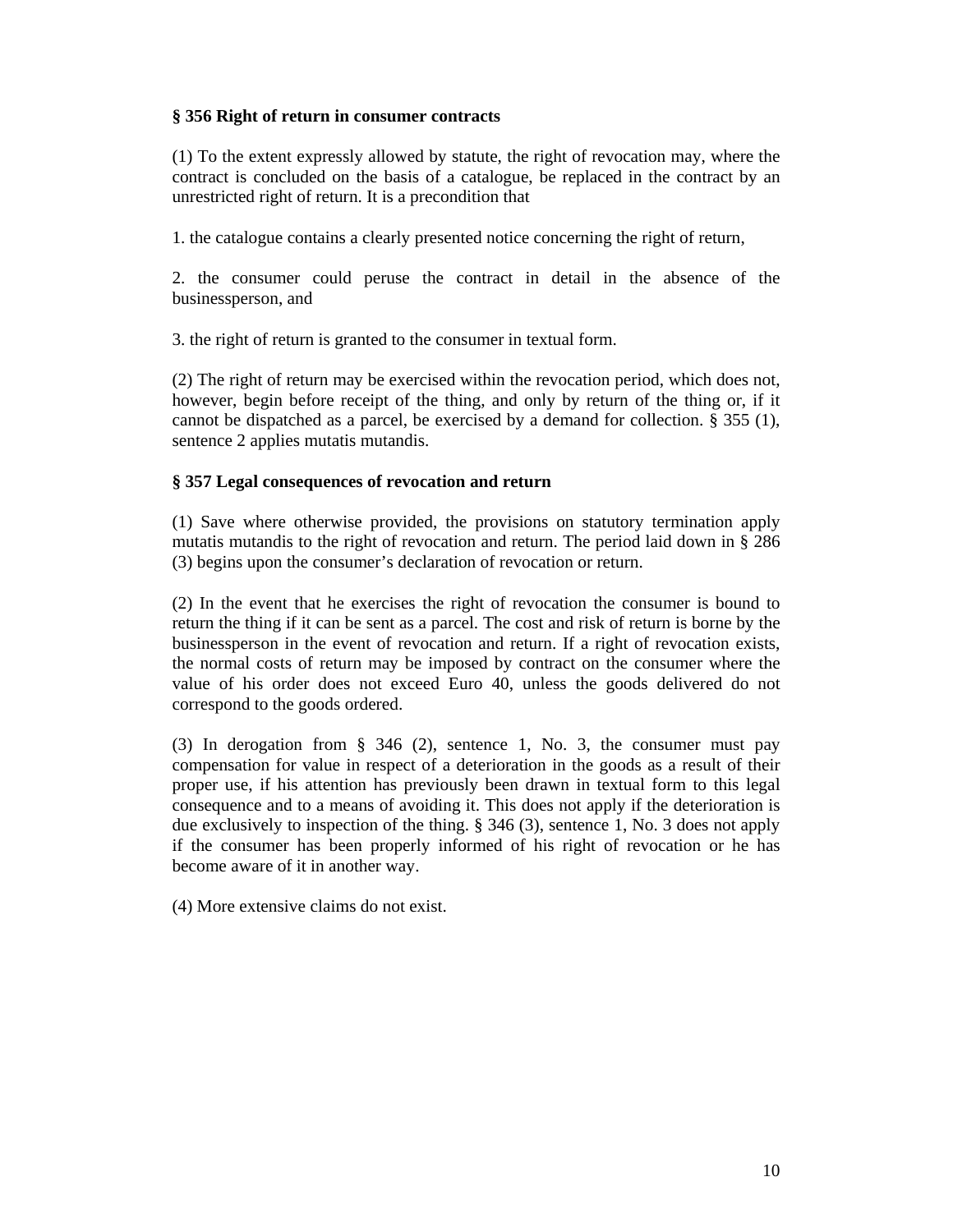| scenario<br>number | scenario<br>type | $v_b$ | $v_u$    | c <sub>o</sub> | $C_{rB}$ | $\boldsymbol{p}$ | $\boldsymbol{c}_p$ | $c_{rS}$ | q                        | $q_{\rm 1}$ | $\mathfrak{q}_2$         | payoff B<br>(order/sim) | payoff S<br>(order/sim) | payoff B<br>(seq) | payoff S<br>(seq) |
|--------------------|------------------|-------|----------|----------------|----------|------------------|--------------------|----------|--------------------------|-------------|--------------------------|-------------------------|-------------------------|-------------------|-------------------|
| 1                  | -1               | 15    | 5(5.5)   | 1              | 0(0.5)   | 19               | 12                 | 3        |                          |             |                          | 4                       | $-3$                    |                   |                   |
| $\overline{2}$     |                  | 15    | 7(7.5)   |                | 0(0.5)   | 19               | 12                 | 3        |                          |             |                          | 6                       | $-3$                    |                   |                   |
| 3                  |                  | 15    | 4(4.5)   | 1              | 0(0.5)   | 15               | 11                 | 5        |                          |             |                          | 3                       | $-5$                    |                   |                   |
|                    |                  | 15    | 3(3.5)   | 2              | 0(0.5)   | 15               | 11                 |          |                          |             |                          |                         | $-7$                    |                   |                   |
| 5                  |                  | 12    | 10(10.5) | 4              | 0(0.5)   | 15               | 6                  | 4        |                          |             |                          | 6                       | -4                      |                   |                   |
| 6                  |                  | 18    | 17(17.5) | 4              | 0(0.5)   | 14               | 8                  | 6        |                          |             |                          | 13                      | -6                      |                   |                   |
|                    |                  | 20    | 10(10.5) | 5              | 0(0.5)   | 16               | 8                  | 8        |                          |             |                          | 5                       | $-8$                    |                   |                   |
| 8                  |                  | 15    | 7(7.5)   | 4              | 0(0.5)   | 13               | 8                  | 8        |                          |             |                          | 3                       | -8                      |                   |                   |
| 9                  | $\overline{c}$   | 22    |          | 4              | 0(0.5)   | 15(14.5)         | 10                 | 8(7.5)   | 0.7                      |             |                          | 3                       | $-3$                    | 1.8(2.2)          | 2.6(2.3)          |
| 10                 | $\overline{2}$   | 18    |          |                | 0(0.5)   | 15(14.5)         | 10                 | 4(3.5)   | 0.8                      |             |                          | $\overline{c}$          |                         | 1.8(2.2)          | 4.2(3.8)          |
| 11                 | 2                | 18    |          |                | 0(0.5)   | 15(14.5)         | 12                 | 7(6.5)   | 0.5                      |             |                          | $\overline{c}$          | -4                      | 1.5(1.8)          | $-0.5(-0.8)$      |
| 12                 | $\boldsymbol{2}$ | 16    |          |                | 0(0.5)   | 13(12.5)         | 11                 | 9(8.5)   | 0.5                      |             | $\overline{\phantom{a}}$ | $\overline{c}$          | $-7$                    | 1.5(1.8)          | $-2.5$ $(-2.8)$   |
| 13                 | $\overline{2}$   | 20    |          | 3              | 0(0.5)   | 15(14.5)         | 12                 | 10(9.5)  | 0.5                      |             |                          | 2                       | $-7$                    | 0.5(0.8)          | $-2.0$ $(-2.3)$   |
| 14                 | $\sqrt{2}$       | 19    |          |                | 0(0.5)   | 15(14.5)         | 10                 | 6(5.5)   | 0.9                      |             |                          | 3                       | $-1$                    | 2.9(3.4)          | 4.4(4.0)          |
| 15                 | $\overline{2}$   | 21    |          |                | 0(0.5)   | 16(15.5)         | 6                  | 2(1.5)   | 0.8                      |             |                          | 4                       | 8                       | 3.8(4.2)          | 9.6(9.2)          |
| 16                 | 2                | 22    |          |                | 0(0.5)   | 15(14.5)         | 8                  | 8(7.5)   | 0.8                      |             |                          | 6                       | $-1$                    | 5.8(6.2)          | 5.4(5.0)          |
| 17                 | $\mathbf 2$      | 21    |          |                | 0(0.5)   | 16(15.5)         | 7                  | 2(1.5)   | 0.9                      |             | $\overline{\phantom{a}}$ | 4                       |                         | 3.9(4.4)          | 8.8(8.4)          |
| 18                 | 3                | 20    |          |                | 0(0.5)   | 17(16.5)         | 12                 | 7(6.5)   | $\overline{\phantom{a}}$ | 0.8         | 0.4                      | 1.6(1.5)                | $-3.4(-3.3)$            | 1.4(1.7)          | 2.2(1.9)          |
| 19                 | 3                | 19    |          |                | 0(0.5)   | 15(14.5)         | 12                 | 8(7.5)   | $\overline{\phantom{a}}$ | 0.7         | 0.5                      | 2.4(2.2)                | $-6.7(-6.5)$            | 2.1(2.3)          | $-1.1(-1.3)$      |
| 20                 | 3                | 16    |          | 3              | 0(0.5)   | 15(14.5)         | 10                 | 5(4.5)   | $\overline{\phantom{a}}$ | 0.7         | 0.4                      | $-2.2(-2.4)$            | $-1.8(-1.6)$            | $-3.1(-2.9)$      | 1.7(1.5)          |
| 21                 | 3                | 18    |          | 2              | 0(0.5)   | 13(12.5)         | 11                 | 8(7.5)   | $\overline{\phantom{a}}$ | 0.7         | 0.3                      | 2.0(1.7)                | $-8.1(-7.9)$            | 1.4(1.5)          | $-2.5(-2.6)$      |
| 22                 | 3                | 22    |          | 3              | 0(0.5)   | 16(15.5)         | 5                  | 4(3.5)   | $\overline{\phantom{a}}$ | 0.4         | 0.3                      | 0.5(0.1)                | 0.7(1.1)                | $-1.3(-1.5)$      | 2.3(2.5)          |
| 23                 | 3                | 23    |          | 3              | 0(0.5)   | 14(13.5)         | 7                  | 4(3.5)   | $\overline{\phantom{a}}$ | 0.4         | 0.3                      | 2.2(1.8)                | $-1.6(-1.2)$            | 0.4(0.2)          | $-0.0(0.2)$       |
| 24                 | 3                | 21    |          | 3              | 0(0.5)   | 17(16.5)         | 7                  | 4(3.5)   | $\overline{\phantom{a}}$ | 0.4         | 0.3                      | $-0.7(-1.1)$            | 0.1(0.5)                | $-2.5(-2.7)$      | 1.7(1.9)          |
| 25                 | 3                | 20    |          | 2              | 0(0.5)   | 13(12.5)         | 8                  | 3(2.5)   | $\overline{\phantom{a}}$ | 0.3         | 0.2                      | 1.1(0.5)                | $-2.5(-1.9)$            | $-0.3(-0.7)$      | $-1.6(-1.2)$      |

**Table A1: Parameter Values and (Expected) Payoffs for the Different Scenarios** 

Values in brackets ( ) are the ones used in the treatment law\_cr. Payoffs are expected values ex ante.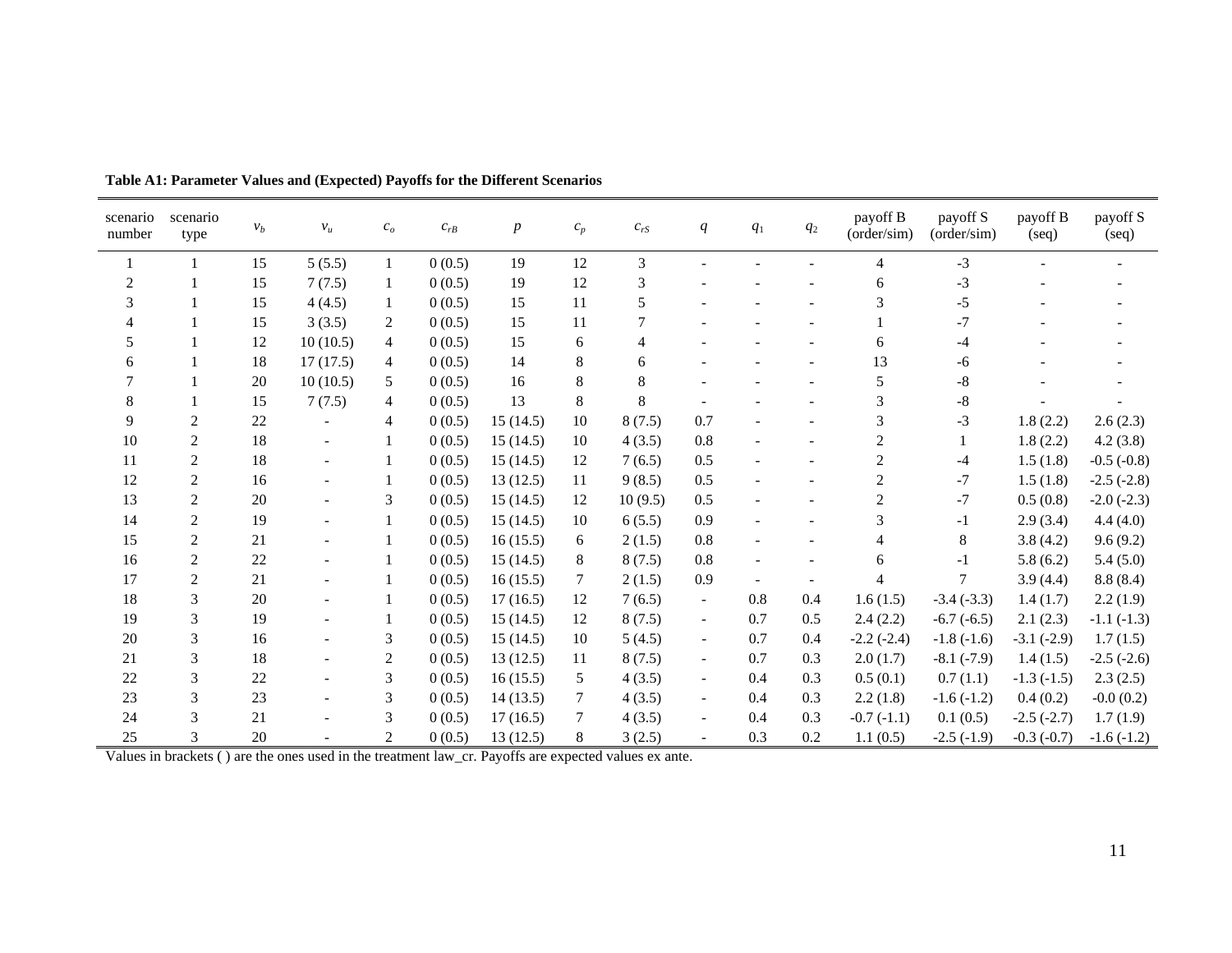|                             | payoff B<br>(order/sim) | payoff B<br>(seq) | increase<br>payoff B<br>$(sim - seq)$ | payoff S<br>(order/sim) | payoff S<br>(seq) | increase<br>payoff S<br>$(sim - seq)$ | difference<br>increase<br>payoff $B - S$ | $efficiency =$<br>increase<br>payoff $B + S$ | (– increase S)<br>divided by<br>(increase B) |
|-----------------------------|-------------------------|-------------------|---------------------------------------|-------------------------|-------------------|---------------------------------------|------------------------------------------|----------------------------------------------|----------------------------------------------|
| scenario type 1             |                         |                   |                                       |                         |                   |                                       |                                          |                                              |                                              |
| #order (vol)                |                         |                   |                                       |                         |                   |                                       |                                          | .708(.050)                                   |                                              |
| $\# \text{order (law)}$     |                         |                   |                                       |                         |                   |                                       |                                          | .749(.033)                                   |                                              |
| $\# \text{order (law_rc)}$  |                         |                   |                                       |                         |                   |                                       |                                          |                                              |                                              |
| scenario type 2             |                         |                   |                                       |                         |                   |                                       |                                          |                                              |                                              |
| #no order (vol)             | $-.760(.017)$           | $-.767(.016)$     |                                       |                         |                   |                                       |                                          |                                              |                                              |
| $\#no\ order\ (law)$        |                         |                   |                                       |                         |                   |                                       |                                          |                                              |                                              |
| $\#no\ order\ (law\_rc)$    | $-.870(.002)$           | $-.815(.007)$     |                                       | $-.694(.038)$           | $-.798(.010)$     |                                       |                                          |                                              |                                              |
| #sim order (vol)            |                         | $-.720(.029)$     | .910(.001)                            |                         |                   |                                       |                                          |                                              | $-.899(.001)$                                |
| #sim order (law)            |                         |                   | .793(.011)                            | $-.669(.049)$           |                   |                                       |                                          |                                              | $-.832(.005)$                                |
| $#sim\space$ order (law rc) |                         | $-.815(.007)$     | .889(.001)                            |                         |                   |                                       |                                          |                                              | .803(.009)                                   |
| #seq order (vol)            | .721(.029)              | .881(.002)        | $-.935(.000)$                         | .766(.016)              | .810(.008)        |                                       |                                          |                                              | .861(.003)                                   |
| #seq order (law)            |                         |                   | $-.793(.011)$                         | .678(.045)              |                   |                                       |                                          |                                              | .807(.009)                                   |
| #seq order (law_rc)         |                         | .837(.005)        | $-.906(.001)$                         |                         | .667(.050)        |                                       |                                          |                                              | $-.783(.013)$                                |
| scenario type 3             |                         |                   |                                       |                         |                   |                                       |                                          |                                              |                                              |
| $\#no\ order\ (vol)$        | $-.880(.004)$           | $-.952(.000)$     |                                       | .807(.015)              |                   |                                       |                                          |                                              |                                              |
| $\#no\ order\ (law)$        | $-.881(.004)$           | $-.976(.000)$     |                                       |                         |                   |                                       |                                          |                                              |                                              |
| $\#no\ order\ (law\_rc)$    | $-.802(.017)$           | $-.874(.005)$     |                                       | .731(.040)              |                   | .710(.048)                            | $-.724(.042)$                            |                                              |                                              |
| $#sim\ order\ (vol)$        | .762(.028)              |                   |                                       |                         |                   |                                       |                                          |                                              |                                              |
| $#sim\ order\ (law)$        | .807(.015)              | .711(.048)        |                                       |                         |                   |                                       |                                          |                                              |                                              |
| $#sim\space$ order (law_rc) |                         |                   |                                       |                         |                   |                                       |                                          |                                              |                                              |
| #seq order (vol)            |                         |                   | $-.875(.004)$                         | $-.805(.016)$           |                   | $-.872(.005)$                         | .875(.004)                               | $-.825(.012)$                                | .825(.012)                                   |
| #seq order (law)            |                         |                   | $-.957(.000)$                         | $-.898(.002)$           |                   | $-.806(.016)$                         | .761(.028)                               | $-.810(.015)$                                | .810(.015)                                   |
| #seq order (law_rc)         |                         |                   | $-854(.007)$                          |                         |                   | $-.847(.008)$                         | .854(.007)                               | $-.903(.002)$                                |                                              |

**Table A2**: Spearman Correlation Coefficients on number of choices versus different payoff measures

Numbers in brackets indicate significance levels.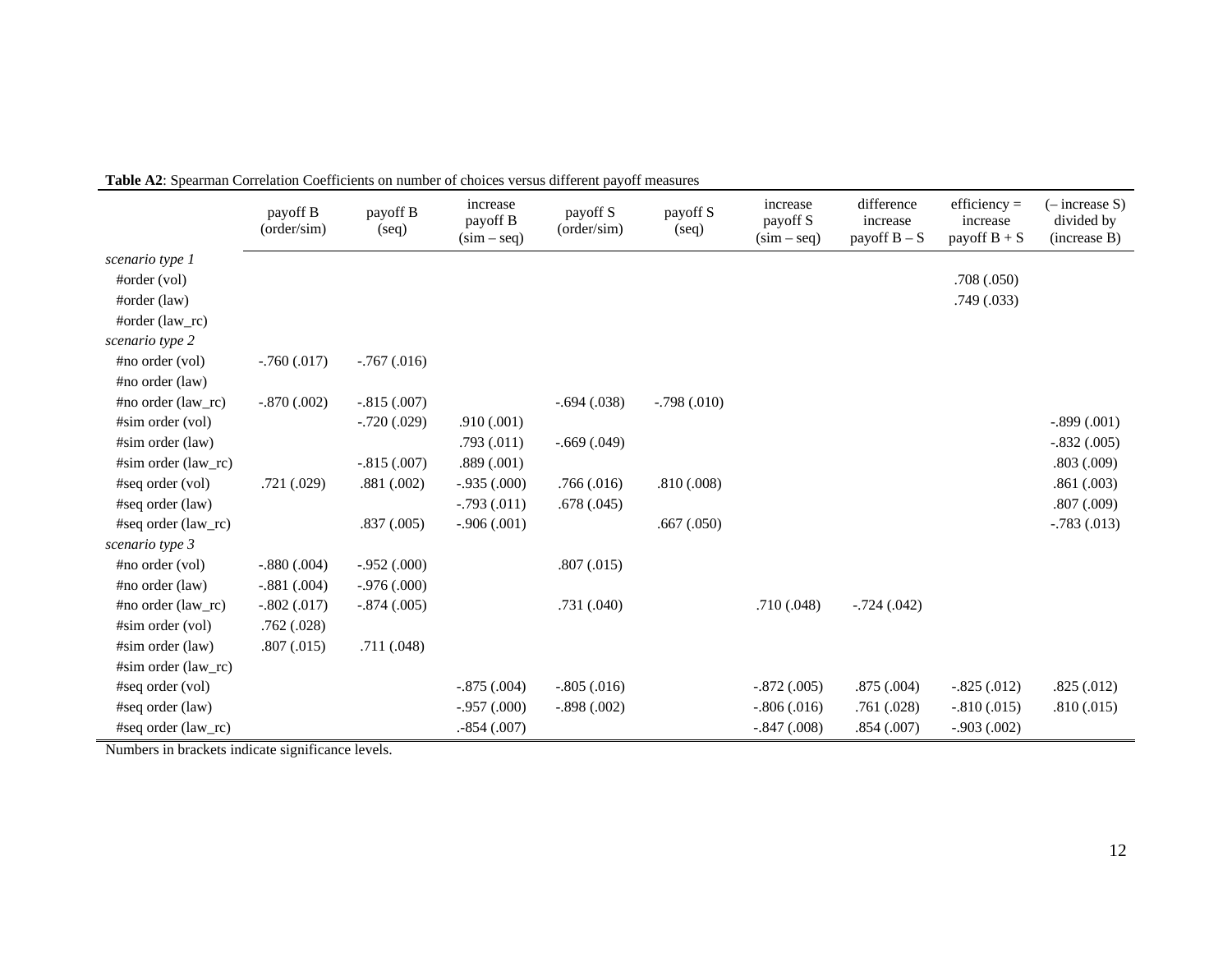# **Table A3: Number of choices in different scenarios**

# **Type 1 scenarios**

| Scenario 1                |                         |                 |
|---------------------------|-------------------------|-----------------|
|                           | no order                | order           |
| vol                       | $\overline{5}$          | 43              |
| law                       | $\overline{4}$          | 46              |
| $law\_rc$                 | $\overline{4}$          | 45              |
| Scenario 2                |                         |                 |
|                           | no order                | order           |
| vol                       | $\overline{4}$          | 44              |
| law                       | $\overline{4}$          | 46              |
| $law\_rc$                 | $\boldsymbol{0}$        | 49              |
| Scenario 3                |                         |                 |
|                           | no order                | order           |
| vol                       | $\mathfrak s$           | 43              |
| law                       | $\mathfrak{Z}$          | 47              |
| law_rc                    | 1                       | 48              |
| Scenario 4                |                         |                 |
|                           | no order                | order           |
| vol                       | 15                      | 33              |
| law                       | 10                      | 40              |
| $law\_rc$                 | 14                      | 35              |
| Scenario 5                |                         |                 |
|                           | no order                | order           |
| vol                       | 9                       | 39              |
| law                       | $\mathbf{1}$            | 49              |
| law_rc                    | 1                       | 48              |
| Scenario 6                |                         |                 |
|                           | no order                | order           |
| vol                       | $\sqrt{3}$              | 45              |
| law                       | $\boldsymbol{2}$        | 48              |
| law_rc                    | $\mathbf{1}$            | 48              |
| Scenario 7                |                         |                 |
|                           | no order                | order           |
| vol                       | $\overline{\mathbf{3}}$ | $\overline{45}$ |
| law                       | 5                       | 45              |
| law_rc                    | $\mathfrak{Z}$          | $46\,$          |
| Scenario 8                |                         |                 |
|                           | no order                | order           |
| vol                       | $\tau$                  | 41              |
| $\ensuremath{\text{law}}$ | $\overline{4}$          | $46\,$          |
| law_rc                    | 3                       | $46\,$          |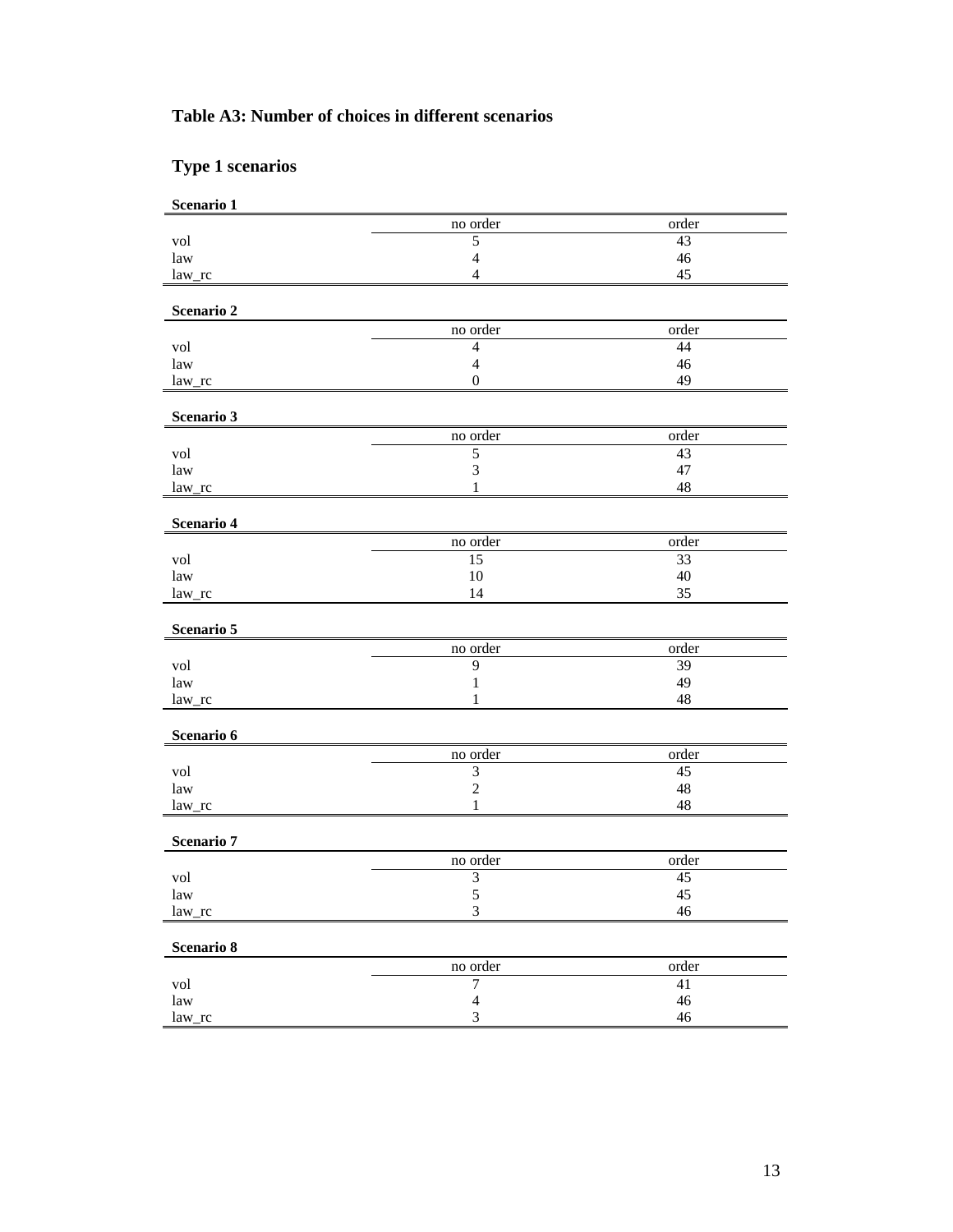# **Type 2 scenarios**

(\*) indicates that in this scenario the expected buyer's payoff in law\_rc is higher with sequential order than with simultaneous order which is never the case in the treatments law and vol.

| Scenario 9                 |                  |                    |                  |
|----------------------------|------------------|--------------------|------------------|
|                            | no order         | simultaneous order | sequential order |
| vol                        | 0                | 36                 | 12               |
| law                        | 3                | 37                 | 10               |
| $law\_rc$                  | $\theta$         | 37                 | 12               |
| Scenario 10 $(*)$          |                  |                    |                  |
|                            | no order         | simultaneous order | sequential order |
| vol                        | $\overline{2}$   | 26                 | 20               |
| law                        | $\boldsymbol{0}$ | 27                 | 23               |
| law rc                     | 1                | 15                 | 33               |
| Scenario 11                |                  |                    |                  |
|                            | no order         | simultaneous order | sequential order |
| vol                        | 1                | 36                 | 11               |
| law                        | 3                | 43                 | $\overline{4}$   |
| $law\_rc$                  | 3                | 40                 | 6                |
| Scenario 12                |                  |                    |                  |
|                            | no order         | simultaneous order | sequential order |
| vol                        | 5                | 32                 | 11               |
| law                        | 3                | 37                 | 10               |
| $law\_rc$                  | $\overline{c}$   | 32                 | 15               |
| Scenario 13                |                  |                    |                  |
|                            | no order         | simultaneous order | sequential order |
| vol                        | 6                | 33                 | 9                |
| law                        | $\boldsymbol{0}$ | 43                 | 7                |
| $law\_rc$                  | $\overline{c}$   | 42                 | 5                |
| Scenario 14 (*)            |                  |                    |                  |
|                            | no order         | simultaneous order | sequential order |
| vol                        | 0                | 21                 | 27               |
| law                        | 0                | 28                 | 22               |
| law rc                     | $\mathbf{0}$     | 10                 | 39               |
| Scenario 15 $(*)$          |                  |                    |                  |
|                            | no order         | simultaneous order | sequential order |
| vol                        | $\mathbf{1}$     | 27                 | 20               |
| law                        | $\boldsymbol{0}$ | 35                 | 15               |
| law_rc                     | $\boldsymbol{0}$ | 20                 | 29               |
| Scenario 16 <sup>(*)</sup> |                  |                    |                  |
|                            | no order         | simultaneous order | sequential order |
| vol                        | $\boldsymbol{0}$ | 24                 | 24               |
| law                        | $\mathbf{1}$     | 29                 | $20\,$           |
| law_rc                     | $\boldsymbol{0}$ | 12                 | 37               |
| Scenario 17 (*)            |                  |                    |                  |
|                            | no order         | simultaneous order | sequential order |
| vol                        | $\boldsymbol{0}$ | 21                 | 27               |
| law                        | $\boldsymbol{0}$ | $30\,$             | $20\,$           |
| law_rc                     | $\boldsymbol{0}$ | 15                 | 34               |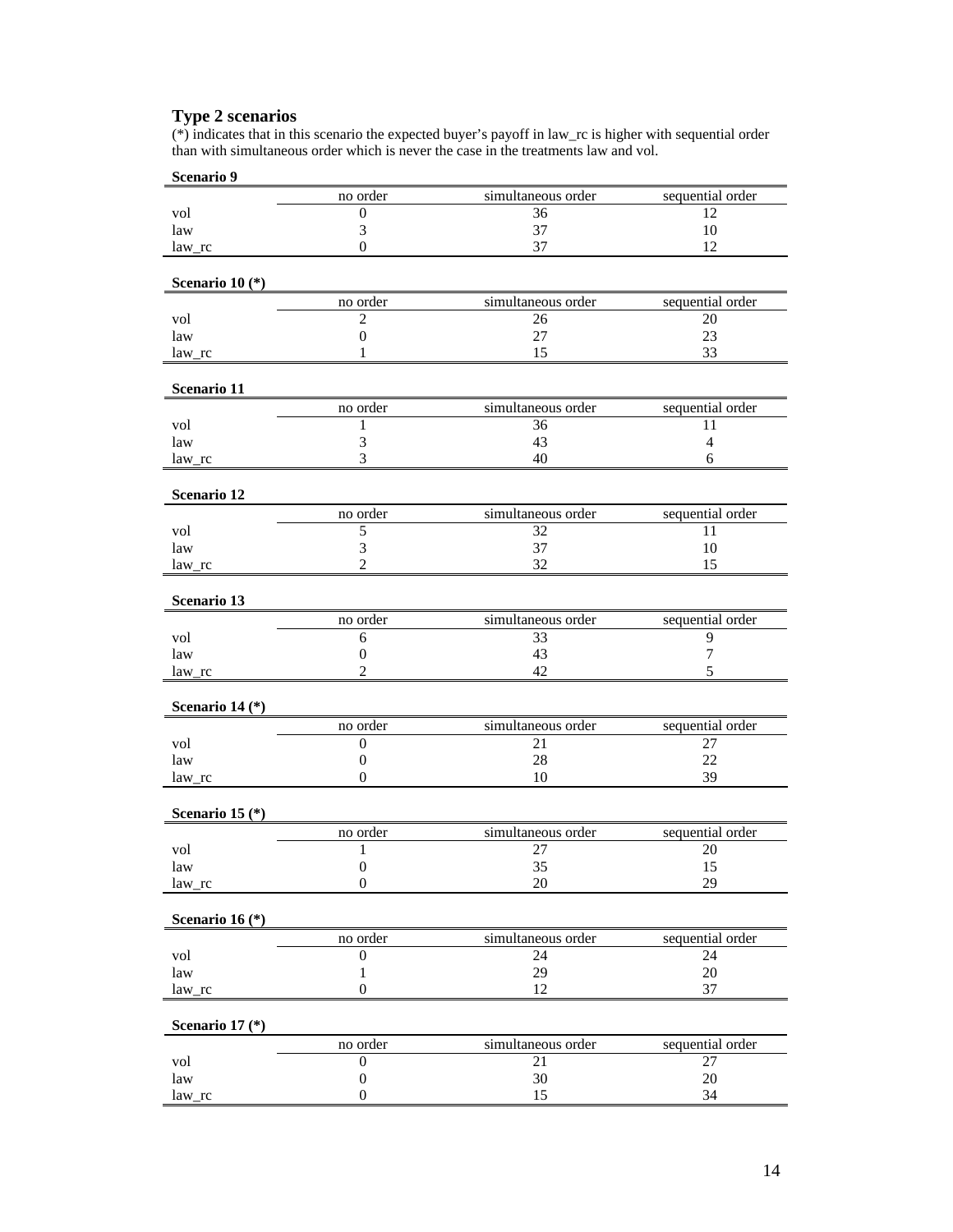# **Type 3 scenarios**

(\*) indicates that in this scenario the expected buyer's payoff in law\_rc is higher with sequential order than with simultaneous order which is never the case in the treatments law and vol.

| Scenario 18 <sup>(*)</sup> |                  |                    |                  |
|----------------------------|------------------|--------------------|------------------|
|                            | no order         | simultaneous order | sequential order |
| vol                        | $\overline{2}$   | 31                 | 15               |
| law                        | $\overline{2}$   | 37                 | 11               |
| $law\_rc$                  | $\overline{2}$   | 18                 | 29               |
|                            |                  |                    |                  |
| Scenario 19 <sup>(*)</sup> |                  |                    |                  |
|                            | no order         | simultaneous order | sequential order |
| vol                        | 1                | 37                 | 10               |
| law                        | $\boldsymbol{0}$ | 43                 | 7                |
| law rc                     | $\overline{2}$   | 29                 | 18               |
| Scenario 20                |                  |                    |                  |
|                            | no order         | simultaneous order | sequential order |
| vol                        | 29               | 14                 | 5                |
| law                        | 28               | 16                 | 6                |
| law_rc                     | 23               | 17                 | 9                |
|                            |                  |                    |                  |
| Scenario 21                |                  |                    |                  |
|                            | no order         | simultaneous order | sequential order |
| vol                        | 1                | 29                 | 18               |
| law                        | 5                | 37                 | 8                |
| law rc                     | $\mathbf{0}$     | 30                 | 19               |
| Scenario 22                |                  |                    |                  |
|                            | no order         | simultaneous order | sequential order |
| vol                        | 11               | 33                 | $\overline{4}$   |
| law                        | 10               | 39                 | 1                |
| law_rc                     | 14               | 32                 | 3                |
| Scenario 23                |                  |                    |                  |
|                            | no order         | simultaneous order | sequential order |
| vol                        | 8                | 39                 | 1                |
| law                        | 9                | 39                 | $\overline{c}$   |
| law_rc                     | 8                | 41                 | $\overline{0}$   |
|                            |                  |                    |                  |
| Scenario 24                |                  |                    |                  |
|                            | no order         | simultaneous order | sequential order |
| vol                        | 20               | 24                 | 4                |
| law                        | 23               | 26                 | -1               |
| $law\_rc$                  | 24               | 23                 | $\overline{c}$   |
| Scenario 25                |                  |                    |                  |
|                            | no order         | simultaneous order | sequential order |
| vol                        | $\,8\,$          | 36                 | $\overline{4}$   |
| law                        | 18               | 29                 | $\mathfrak 3$    |
| law_rc                     | 21               | $27\,$             | $\mathbf{1}$     |
|                            |                  |                    |                  |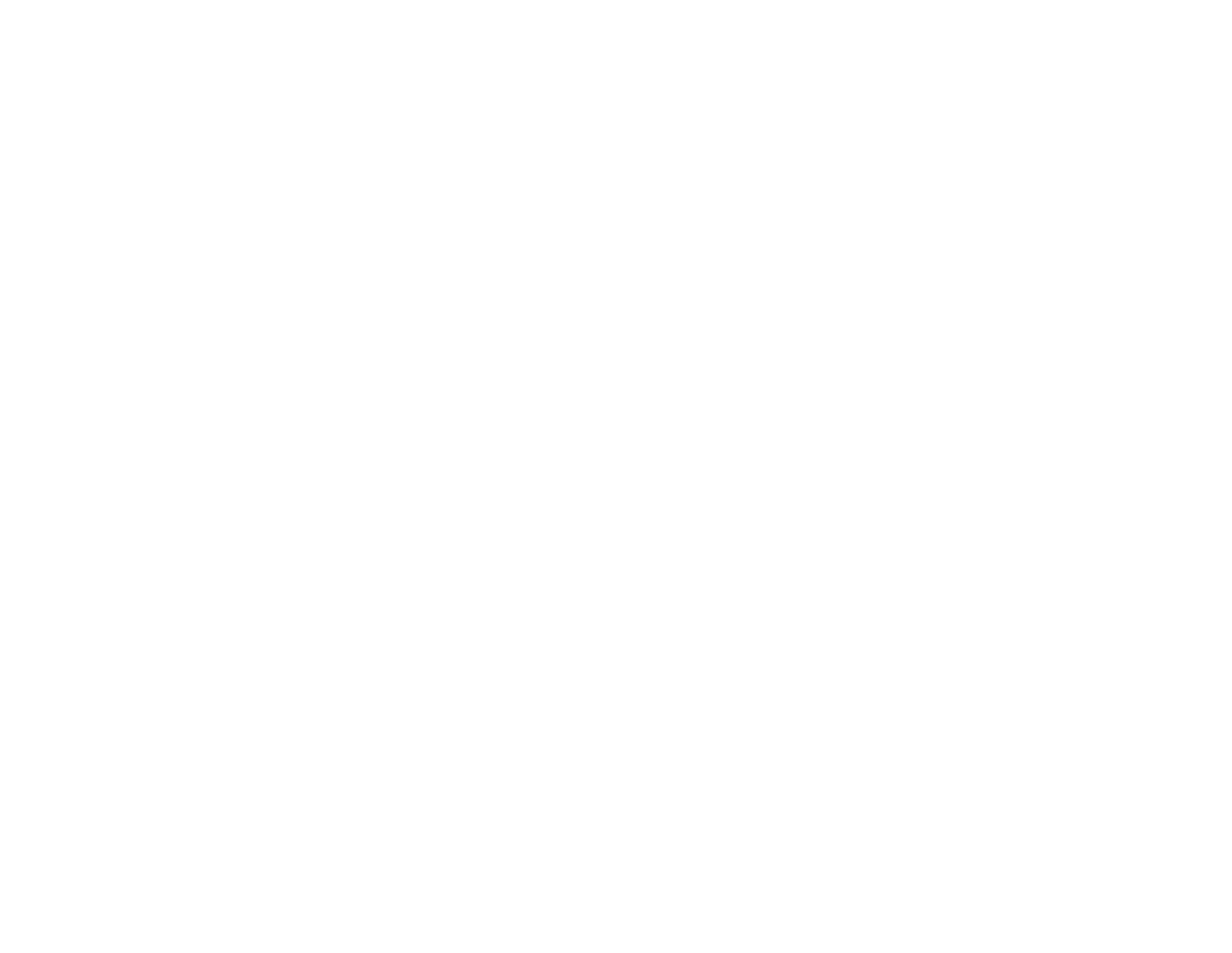#### **Table A4: Individual Behaviour**

#### **Individual Behaviour in Treatment vol**



17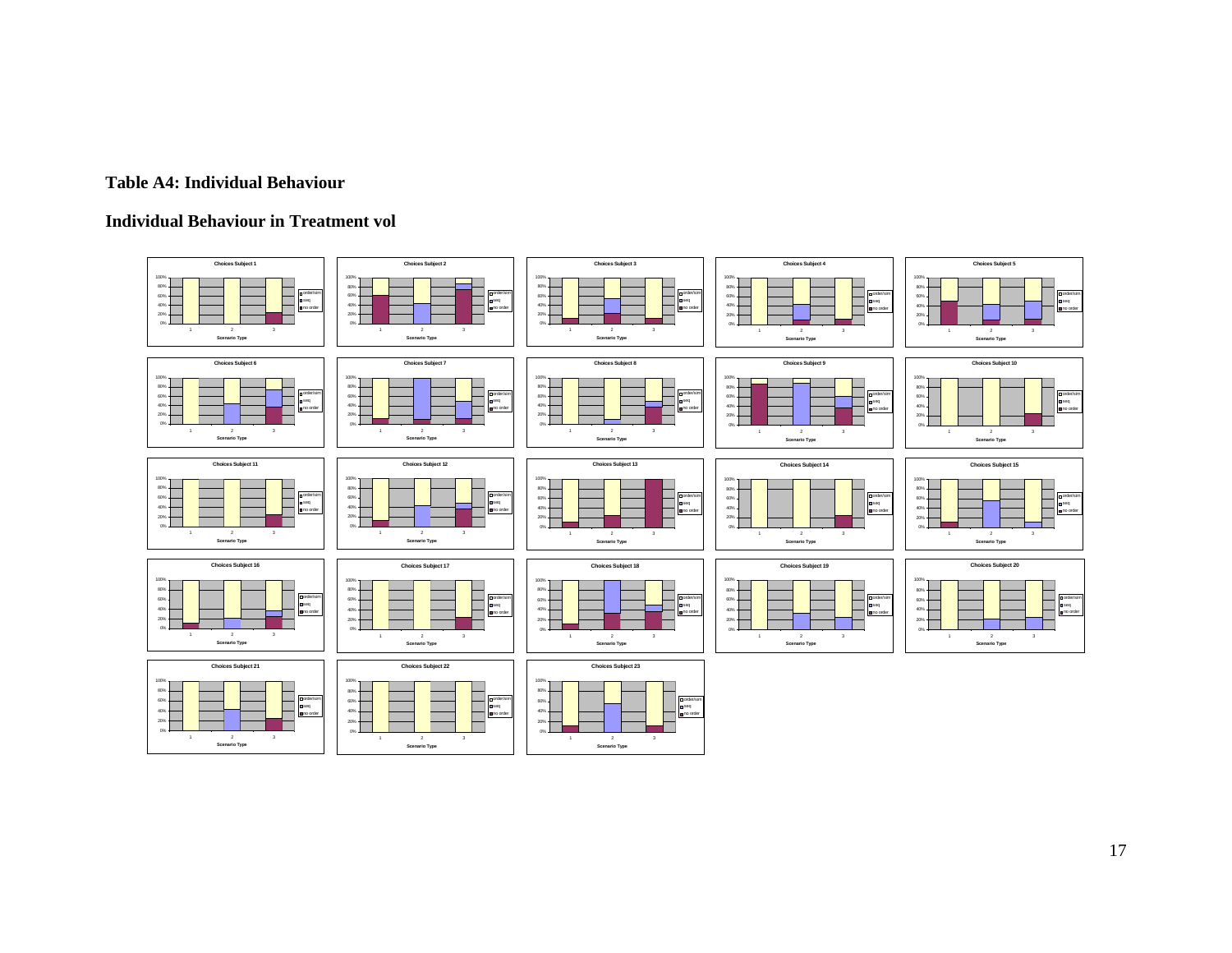

#### **Individual Behaviour in Treatment vol**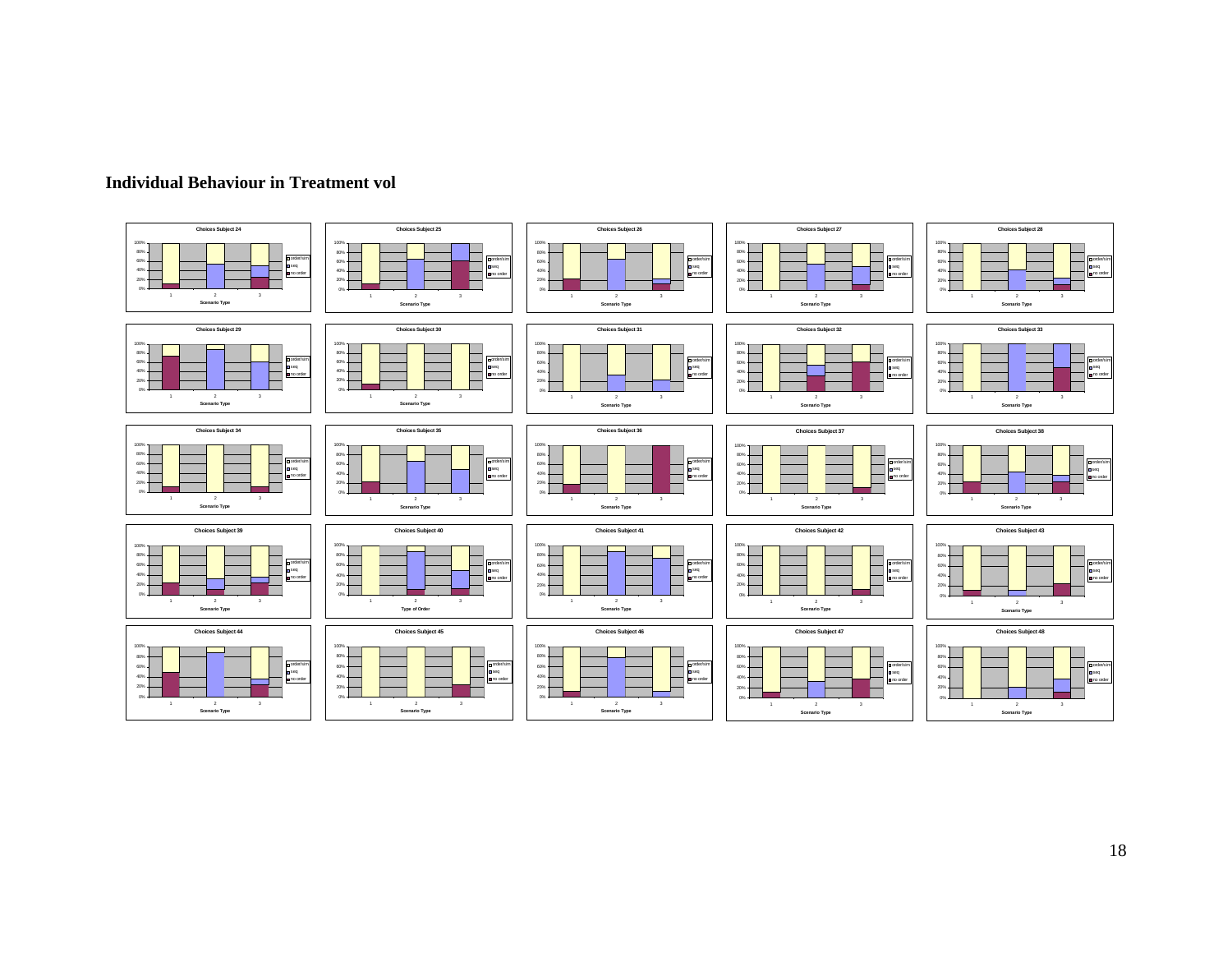

#### **Individual Behaviour in Treatment law**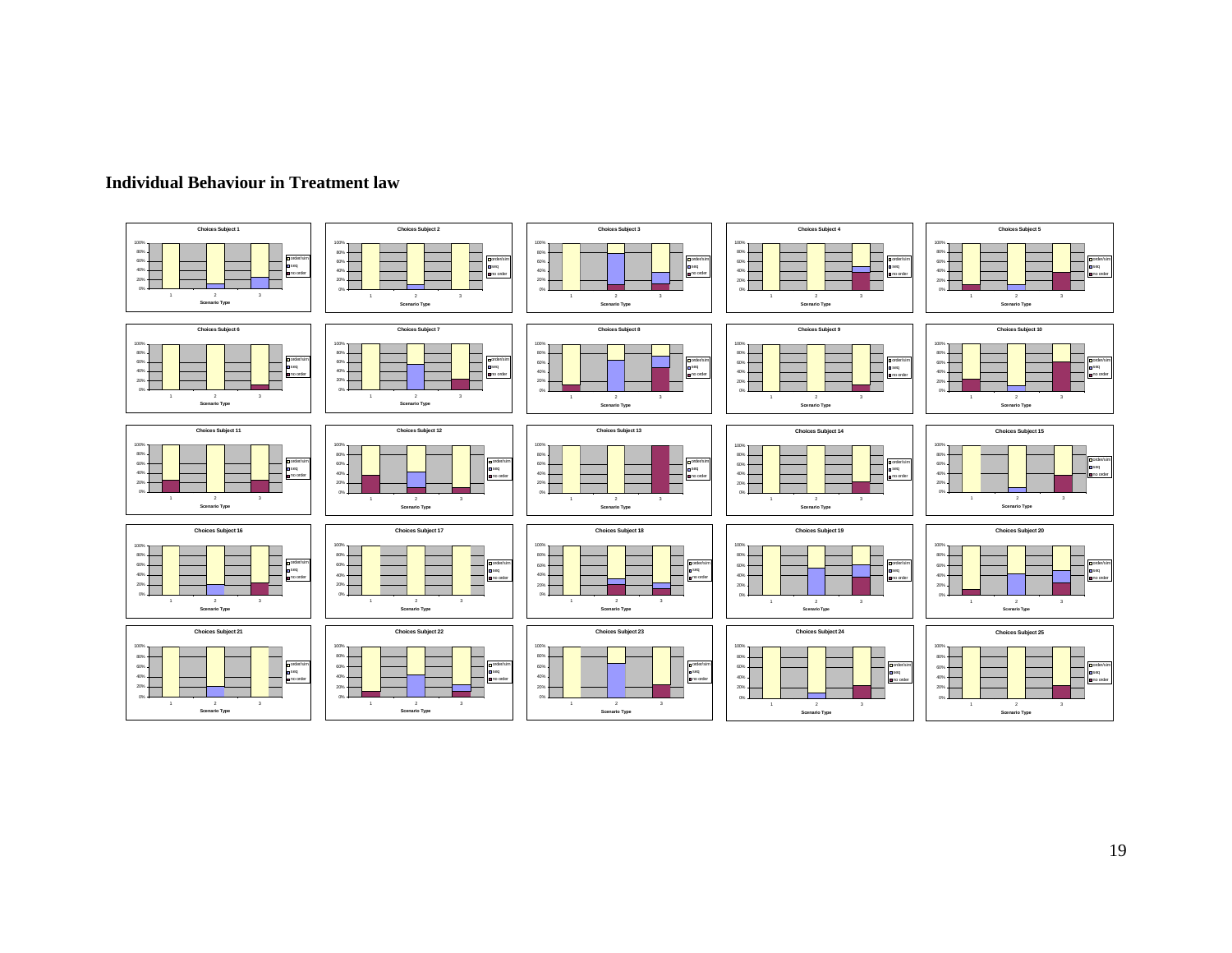

#### **Individual Behaviour in Treatment law**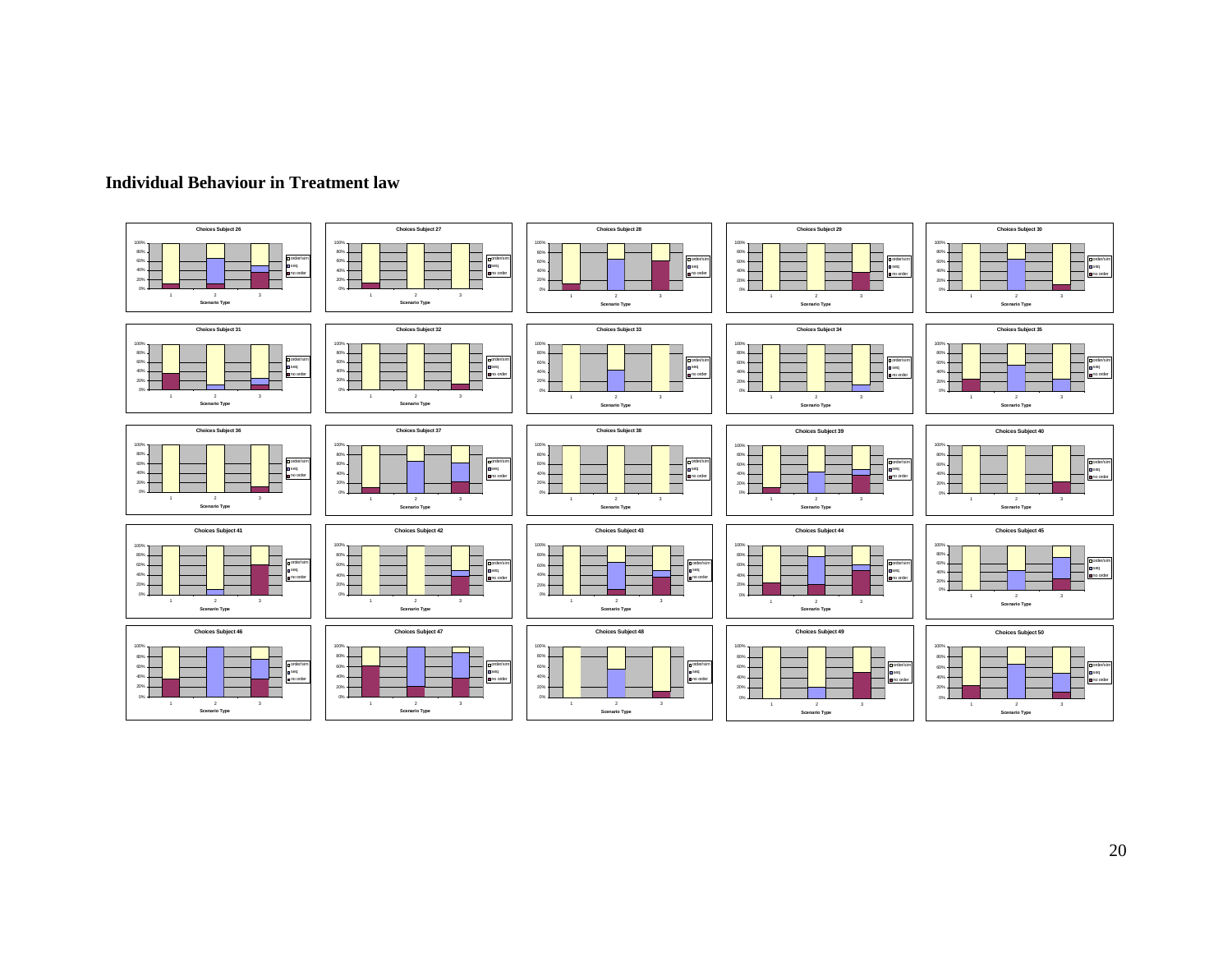

## **Individual Behaviour in Treatment law\_cr**